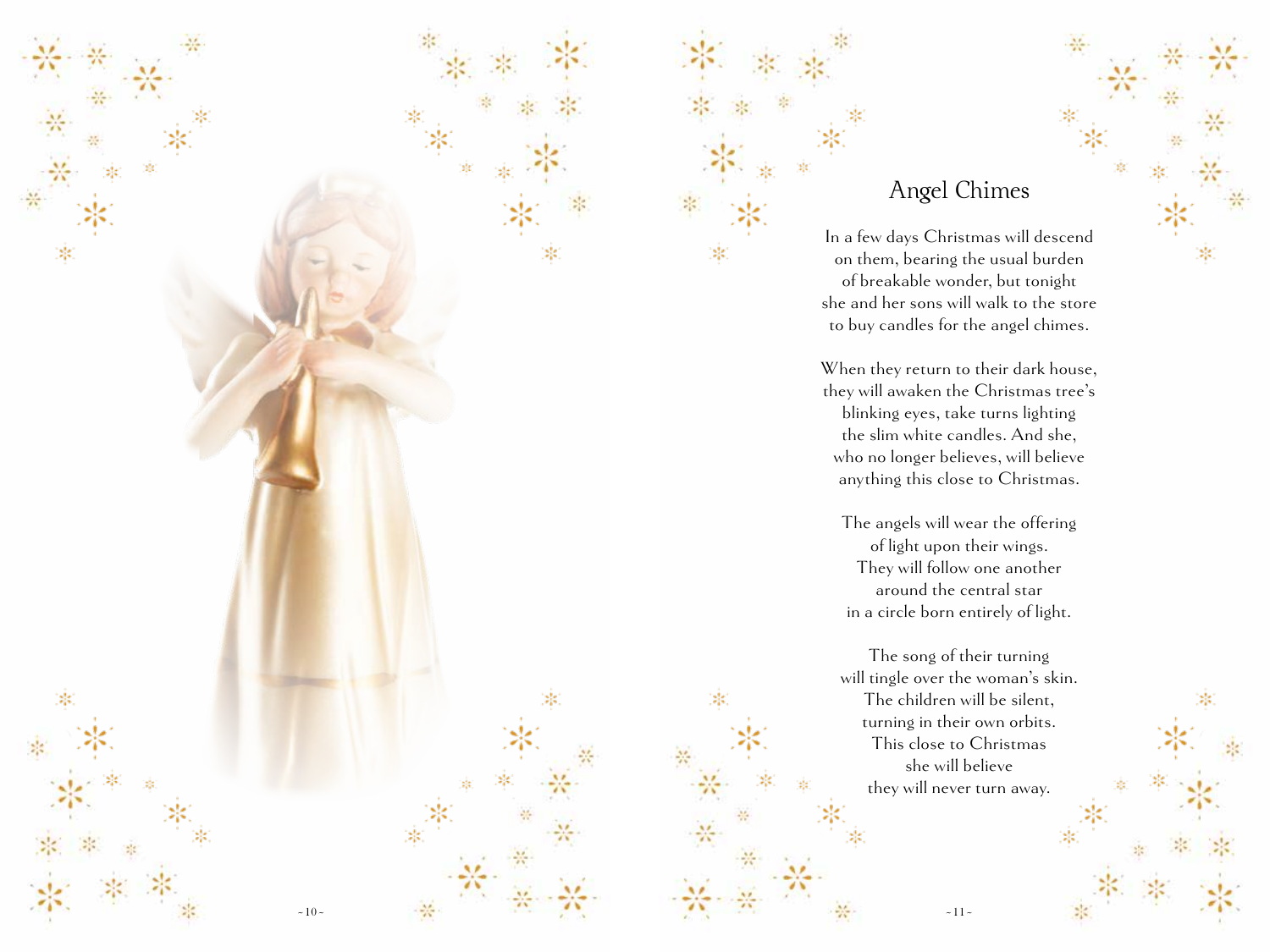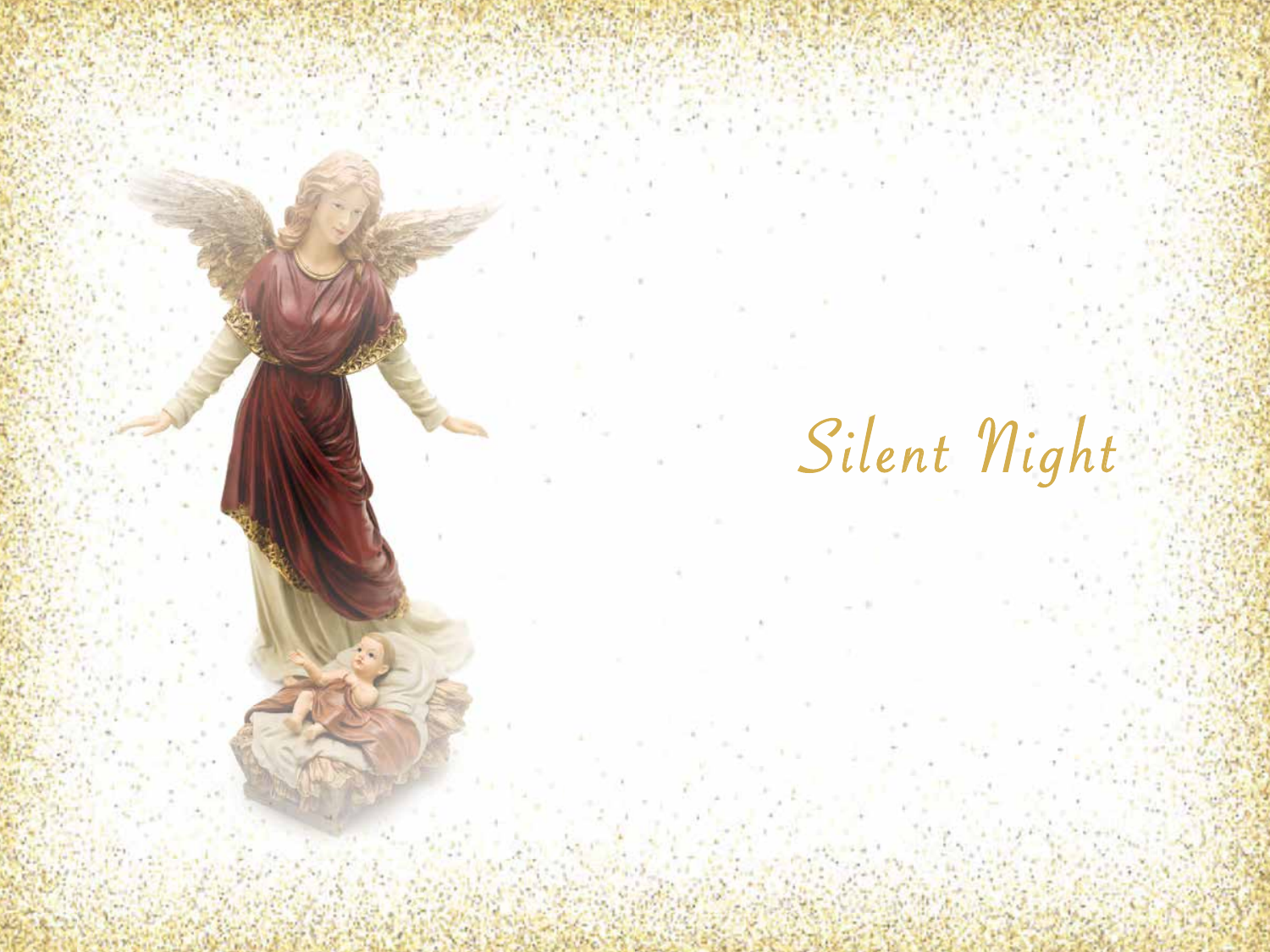



## Christmas Eve

for Karl Schneider

Driving to your hand-built house deep in the woods, I'm wishing for a ring—a star-like stone to lead us to a new life together after the death of my husband and the loss of your long-time love. Dizzy from following taillights through the swirling snow, I enter the glow of your kitchen, the heavenly scent of baking bread. Pulling a Santa hat over your long white hair,

you say, I've often been mistaken for the jolly old elf.

Before I take off my boots, you want us to crunch through the snow to your workshop, to show me, you say, the new toy you bought yourself. I'm thinking it's some fancy tool or gadget. But just inside the door



Now here it is, whole again, and painted a scarlet deep as my mother's kiss, bronze handles gleaming from your caress. I almost fall to my knees in wonder at her presence in this chilly outbuilding. I can't imagine wishing for anything else—not the past for all its sweetness or the baubles of the future only this moment and to kiss you, so I do.